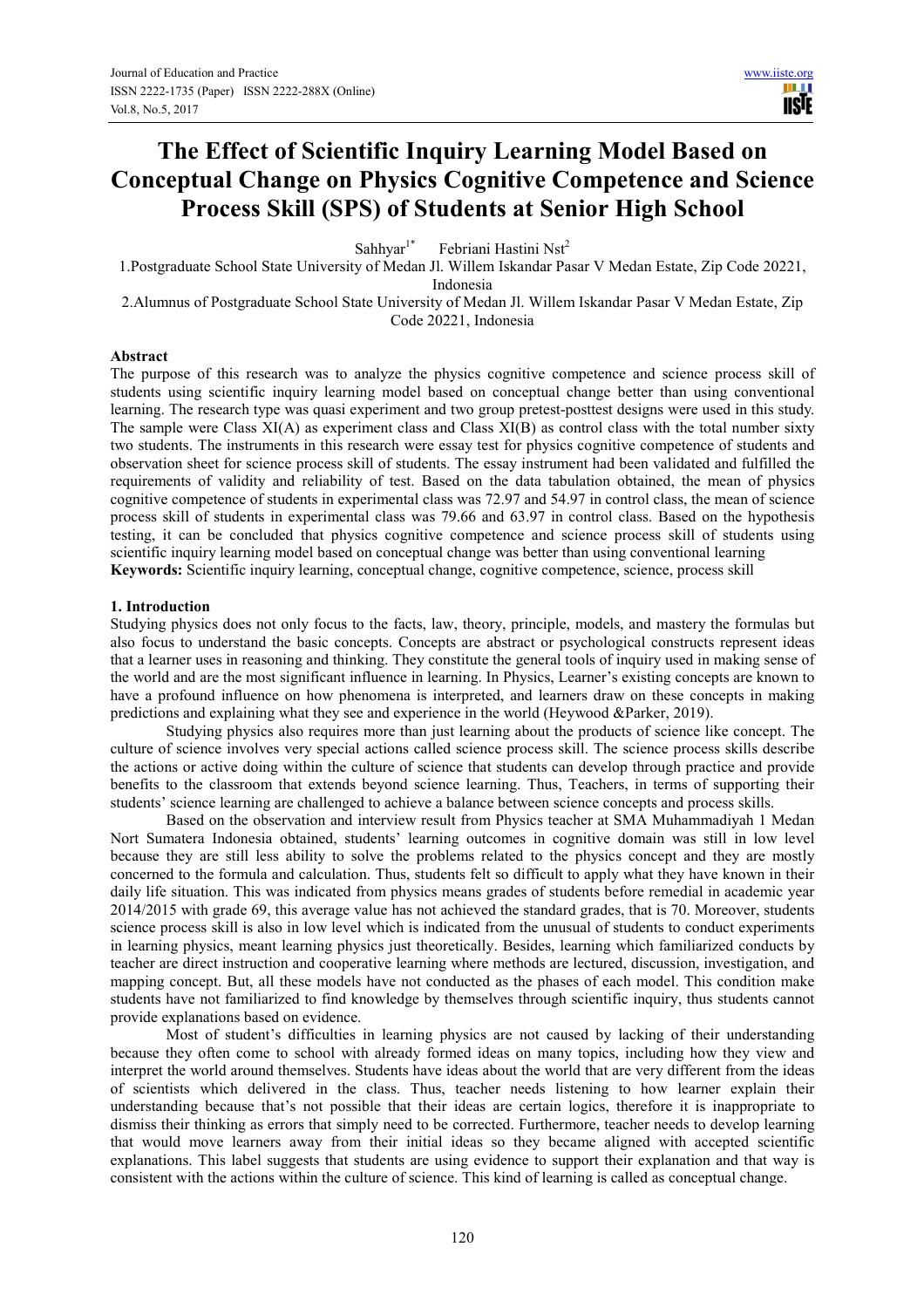Conceptual Change reflects the desire to have students discard naive concepts about the world in favor of explanations that are more scientifically accurate and focus was on changing students' science conceptions with the goal of having students discard or reshape their non-scientific explanations of natural phenomena in favour of the explanations accepted within the scientific community(Settlage & Southerland, 2007). It is a science teaching that begins by helping the students to become clear about their own ideas on a scientific topic, followed by having students participate in an activity in which their current ideas are not adequate to explain so that students recognize the shortcomings of their current explanations, after which the teacher introduces the new more scientifically appropriate explanation and students explore the strengths of the new idea and finally, the students compare the new ideas with their original explanations.

A conceptual change guides student to build knowledge after the experiment is over. Conceptual change requires that students discover improved knowledge that moves them closer to the understanding of scientist. The purpose of conceptual change is helping students to change their non-scientific preconceptions. It has been found that by explicitly recognizing the discrepancy between their current beliefs and the scientific ones (experience), students can be motivated to change their current beliefs (Bao et al., 2013). Besides, conceptual change learning has significant effect in students' learning outcomes and tolerance attitude (Badlisyah, 2013). Then, conceptual change become as an alternative source material for students and science teacher (Şahin & Çepni, 2011). Thus, the conceptual change is a teaching that focus on changing students' science conceptions with the goal of having students discard or reshape their non-scientific explanations in favor of the scientific explanations which is accepted within the scientific community that consist of four steps namely elicit and confirm current ideas, exposure to conflicting evidence, construct new explanation, apply and evaluate new explanation, and review change in ideas and explanations.

To seek ways to challenge thinking about the awareness of students' ideas and the best viewed as a process of conceptual change through scientific inquiry learning model as learners actively construct their own understanding of the world as a result of their experiences and interactions (Kalman, 2008). Scientific inquiry is the varied learning scientists use to investigate the natural world and the evidence-based explanations they propose as a result of their investigations and propose explanations based on the evidence derived from their work (Settlage & Southerland, 2007). Scientific inquiry designed to teach the research system of a discipline, but also expected to have effects in other domains, sociological methods may be taught in order to increase social understanding and social problem solving which is consist of four phases, first area of investigation is posed to students, second students structure the problem, third students identify the problem in the investigation, and the fourth students speculate on ways to clear up the difficulty (Schwab in Joyce & Weil, 2003).

In scientific inquiry learning model, students are guided by teachers to understand physics and to help them become participants within the culture of science. Moreover, scientific inquiry learning model will help students to develop critical thinking abilities and enables students to think and construct knowledge like a scientist, (Ali & Sencer, 2012; Bao et al., 2013). Thus, understandings of Scientific Inquiry are believed to be critical and essential components of the modern day battle cry of "scientific literacy" (Lederman et al., 2013).Then, scientific inquiry has significant effect on the student's achievement to apply the concepts of physics in real situations (Dumbrajs et al., 2011; and Hussain et al., 2011). Furthermore, the Inquiry-based Science Teaching enhance students' science process skills and attitudes toward science (Ergül et al., 2011; Turpin, 2004).

Scientific inquiry learning model based on conceptual change is learning that focus on changing students' concepts by involving students in a genuine problem of inquiry to be investigated and proposed the explanation based on evidence derived from their investigation in order students' explanation become aligned with accepted scientific explanations This learning makes learners to really learn the science concepts. The inquiry investigations capture their interest and generate for them evidence about the natural world and conceptual change helps them master the scientific ideas that explain the evidence from their inquiries. So inquiry combined with conceptual change is better for science teaching because students actually restructure their knowledge (Settlage & Southerland, 2007).

The purpose of this study was to find out which was better physics cognitive competence and science process skill (SPS) of students using scientific inquiry learning model based on conceptual change or using conventional learning. The benefit of this study were, to provide good information and donations in order to improve the learning process and school quality through increased students' achievement and professionalism of teachers working; for consideration in selecting or integrating a variety of appropriate learning model class, especially in physics learning; students are more motivated and continue to be active during the learning process takes place, so it can improve learning outcomes and provide a fun learning experience; and as an input, and increase knowledge for the researcher as candidate for future in the implementation of scientific inquiry learning model based on conceptual change.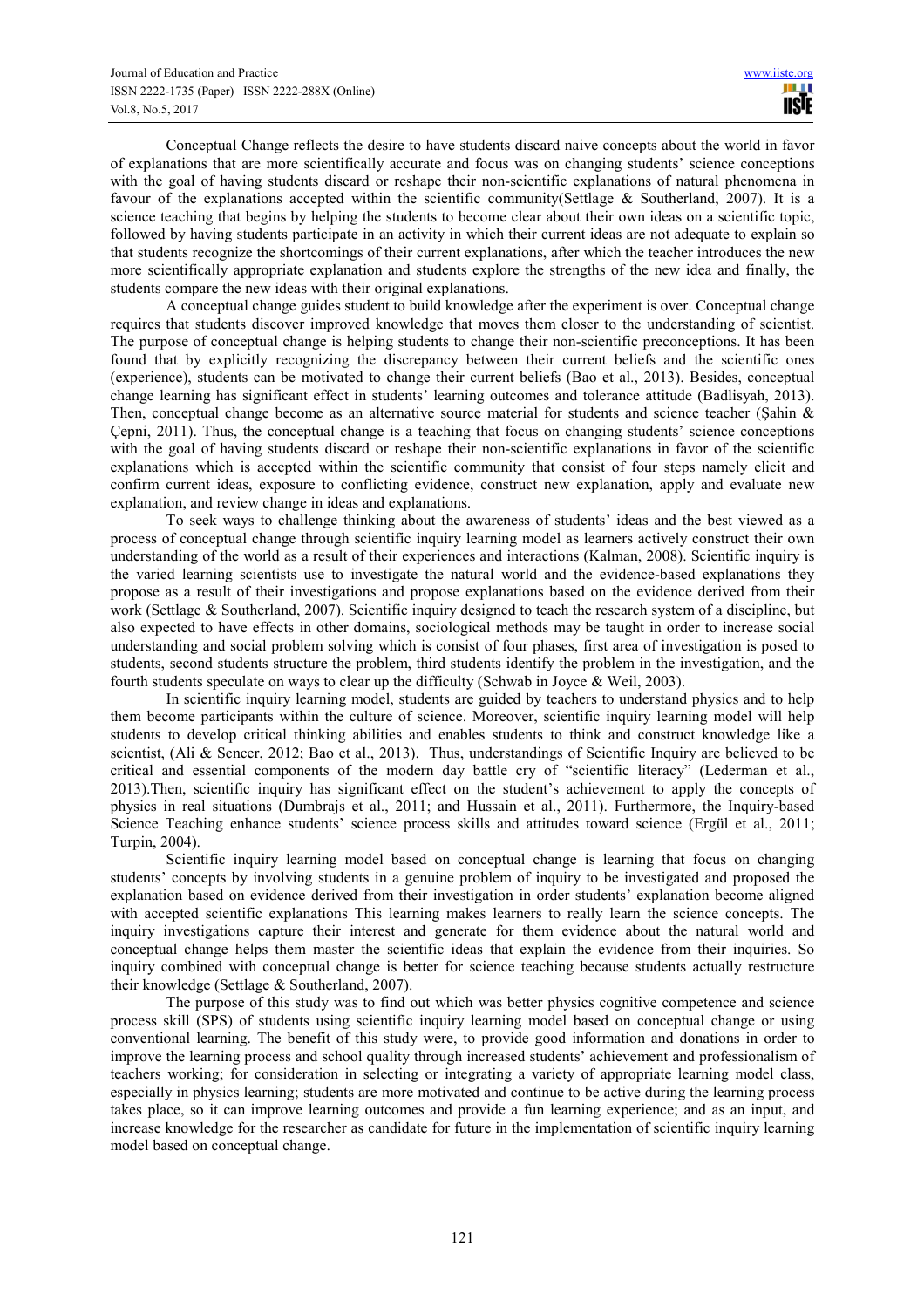## **2. Method**

An easy way to comply with the journal paper formatting requirements is to use this document as a template and simply type your text into it.

The template is used to format your paper and style the text. All margins, column widths, line spaces, and text fonts are prescribed; please do not alter them. Your paper is one part of the entire proceedings, not an independent document. Please do not revise any of the current designations.

This research was conducted at SMA Muhammadiyah 1 Medan, Class XI of Senior High School in even semester academic year 2014/2015 on March. The sample were Class XI (A) and XI (B) with the totaling of sixty two students. Experimental class used scientific inquiry learning model based on conceptual change while in control class used conventional learning.

The variables in this research consisted of independent and dependent variable. The independent variable was the scientific inquiry learning model based on conceptual change and the conventional learning. The dependent variable was physics cognitive competence and science process skill.

The research type was quasi experiment and two group pretest-posttest designs were used in this study. Table 1. The Design of Research

| Table 1. The Design of Research          |          |          |           |  |  |
|------------------------------------------|----------|----------|-----------|--|--|
| Sample                                   | Pre-test | reatment | Post-test |  |  |
| <b>Experimental Class</b>                |          | ∡⊾       |           |  |  |
| Control Class                            |          | 77.      |           |  |  |
| the contract of the contract of the con- |          |          |           |  |  |

Y1 : Pre-test

Y2 :Post-test

X1 :Treatment by using Scientific Inquiry Learning Model Based on Conceptual Change

X2 :Treatment by using Conventional Learning

In order to address research formulations in this study, Physics Cognitive Competence (PCC) and Science Process Skill (SPS) test were used.

Physics Cognitive Competence (PCC): The PCC test was in essay form consist of 11 items. They were differed by the types of knowledge namely factual, conceptual, procedural, and meta cognitive knowledge and then categorized their cognitive process based on the revised of Bloom's Taxonomy developed by Anderson & Krathwohl (2001) namely understand (C2) in items problem number 3, 5, and 7; apply (C30)in items problem number 6 and 10); evaluate (C5)in items problem number 1, 2, 4, 8, and 11; and create (C6)category in items problem number 9. The PCC-pre was given whether it in experimental or control class before treatment. The experimental class used the scientific inquiry learning model based on conceptual change where the learning consist of four phases, first, area of investigation is posed to student (elicit and confirm current ideas), second, students structure the problem (exposure to conflicting evidence), third, students identify the problem in the investigation (construct new explanations), fourth, students speculate on ways to clear up the difficulty (apply and evaluate new explanations& review change in ideas and explanations). While in control class used conventional learning. At the end of the treatment, both the experimental and the control class were administered the PCC-post. Then, the PCC was also evaluated cognitive process based on their categories individually whether it in experimental or in control class.

Science Process Skill (SPS): The students' SPS were assessed with test instrument in observation sheet form. The used skills were science process skills developed by Sani (2012), they are observing, inferring, questioning, interpreting, classifying, predicting, communicating, making hypothesis, planning, applying concepts or principle, and generalizing. The assessment of students' SPS was conducted in each meeting and calculated the average of the three meetings. Then, the observation of SPS was also evaluated their skills individually in experimental and control class.

An independents t-test (right side) was conducted to find out which was better students' PCC and SPS using scientific inquiry learning model based on conceptual change or using conventional learning,. Before conducting the analysis of testing, the normality and homogeneity were checked. The entire statistical calculations were using SPSS 18.0.

# **3. Result**

The description of the data presented in this study was learning outcomes of students consisting of PCC and SPS by using conventional learning in control class and scientific inquiry learning model based on conceptual change in experimental class. Descriptive statistics for pre and post-test scores for the control and experimental class on PCC were given in Table 2.

| Table 2. Pre and Post-PCC |    |       |       |  |  |
|---------------------------|----|-------|-------|--|--|
| Class                     |    | Mean  | Mean  |  |  |
| Experimental              |    | 52.76 | 72 79 |  |  |
| Control                   | 30 | 57 29 | 54 97 |  |  |

Table 2 showed that the mean of pre-PCC in experimental and control class was almost same. But the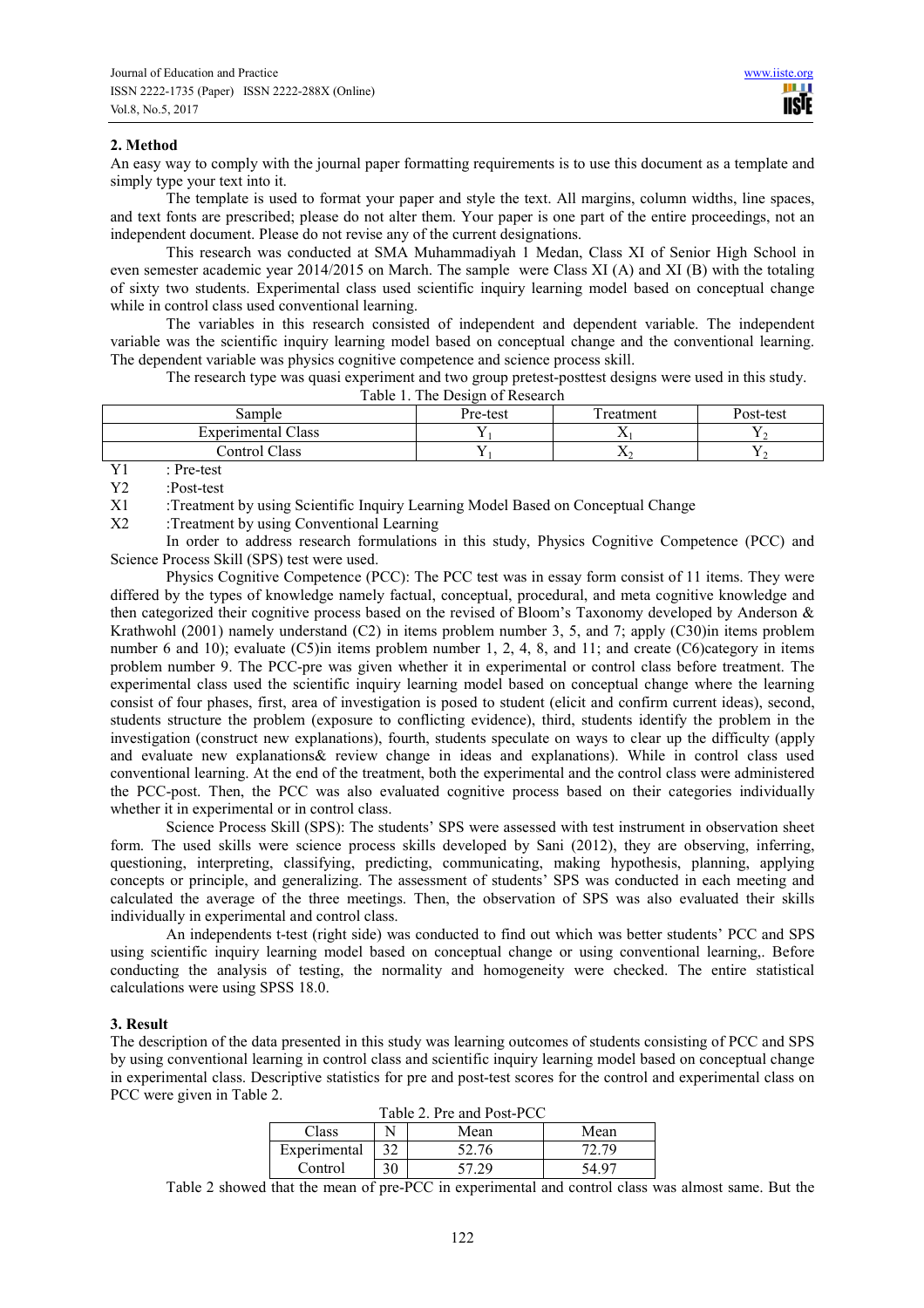mean of post-PCC in experimental class was higher than in control class.

After the data was obtained, the testing of data analysis requirements was conducted, they are normality and homogeneity test.

| Class | N  | I avie 5. Normality and Homogeneity of Fie-FCC<br>Kolmogorov-Smirnov <sup>a</sup> |    |       | Levene |       |
|-------|----|-----------------------------------------------------------------------------------|----|-------|--------|-------|
|       |    | <b>Statistic</b>                                                                  | df |       | Sig.   |       |
| Exp.  | 32 | 0.120                                                                             | 32 | 0.200 | 0.708  | 0.404 |
| Cont. | 30 | 0 1 3 4                                                                           | 30 | 0.178 |        |       |

|  | Table 3. Normality and Homogeneity of Pre-PCC |
|--|-----------------------------------------------|
|  |                                               |

Based on the result of normality of pre-PCC in Table 3, the significant value to the Kolmogorov-Smirnov was greater than 0.05 in experimental and control class. This result indicated that the data in both class was normal. Then the result of homogeneity of pre-PCC showed the significant value was greater than 0.05, so the both of classes was homogeneous.

| Table 4. INDITIATITY and HOMOGENEITY OF FOST-FUC |    |                                 |    |       |        |       |
|--------------------------------------------------|----|---------------------------------|----|-------|--------|-------|
| Class                                            |    | Kolmogorov-Smirnov <sup>a</sup> |    |       | Levene |       |
|                                                  |    | statistic                       | df |       | Sig.   |       |
| Exp.                                             | 32 | 0.127                           | 32 | 0.200 | 0.572  | 0.452 |
| Cont.                                            | 30 | 0.122                           | 30 | 0.200 |        |       |

Table 4. Normality and Homogeneity of Post-PCC

Based on the result of normality of post-PCC in Table 4, the significant value to the Kolmogorov-Smirnov was greater than 0.05 in experimental and control class. This result indicated that the data in both class was normal. Then the result of homogeneity of post-PCC showed the significant value was greater than 0.05, so the both of classes was homogeneous.

In order to investigate the effect of scientific inquiry learning model based on conceptual change on students' PPC, an independents t-test (right side) by SPSS 18.0 was conducted.

| Table 5. The t-test of pre-PCC |                     |    |       |  |  |  |  |  |
|--------------------------------|---------------------|----|-------|--|--|--|--|--|
| Class                          | t-test (right side) |    |       |  |  |  |  |  |
|                                |                     |    |       |  |  |  |  |  |
| Experimental                   | $-0.806$            | 60 | 0.423 |  |  |  |  |  |
| Control                        |                     |    |       |  |  |  |  |  |

Table 5 showed the significant value was greater than 0.05, thus indicated that students' PCC in experimental class was not better than in control class before the treatment

| Class        | t-test (right side) |    |       |  |
|--------------|---------------------|----|-------|--|
|              |                     |    |       |  |
| Experimental | 3.453               | эU | ) 001 |  |
| Control      |                     |    |       |  |

Table 6 showed the significant value was greater than 0.05, thus indicated that students' PCC using scientific inquiry learning model based on conceptual change was better than using conventional learning.

The post-PCC was also evaluated cognitive process based on their categories individually whether it in experimental or in control class. The percentage of each category in PCC was shown in Table 7.

| Table 7. The Percentage Data of Each Category in PCC |                         |    |  |  |
|------------------------------------------------------|-------------------------|----|--|--|
| Category                                             | Percentage $(\% )$      |    |  |  |
|                                                      | Experimental<br>Control |    |  |  |
| Understand $(C2)$                                    | 69                      | 54 |  |  |
| Apply $(C3)$                                         | 67                      |    |  |  |
| Evaluate (C5)                                        | 53                      | 44 |  |  |
| Create $(C6)$                                        | 56                      | 32 |  |  |

Table 7. The Percentage Data of Each Category

According to the results given in Table 7showed the percentage of each category in physics cognitive competence was higher in the experimental class than in the control class.

The second description of the data presented in this study was students' science process skill (SPS). The assessment of SPS through observation sheet was conducted in each meeting and then calculated the average of the three meetings. The descriptive statistics for test scores for the control and experimental class on SPS were given in Table 8.

| Table 8. Average grades of SPS |               |       |  |  |  |
|--------------------------------|---------------|-------|--|--|--|
| Class<br>Mean                  |               |       |  |  |  |
| Experimental                   |               | 79.66 |  |  |  |
| Control                        |               | 63 O7 |  |  |  |
| _ _ _ _                        | $\sim$ $\sim$ | .     |  |  |  |

Table 8 showed that the mean of SPS in experimental class was higher than in control class.

After the data was obtained, the testing of data analysis requirements was conducted, they are normality and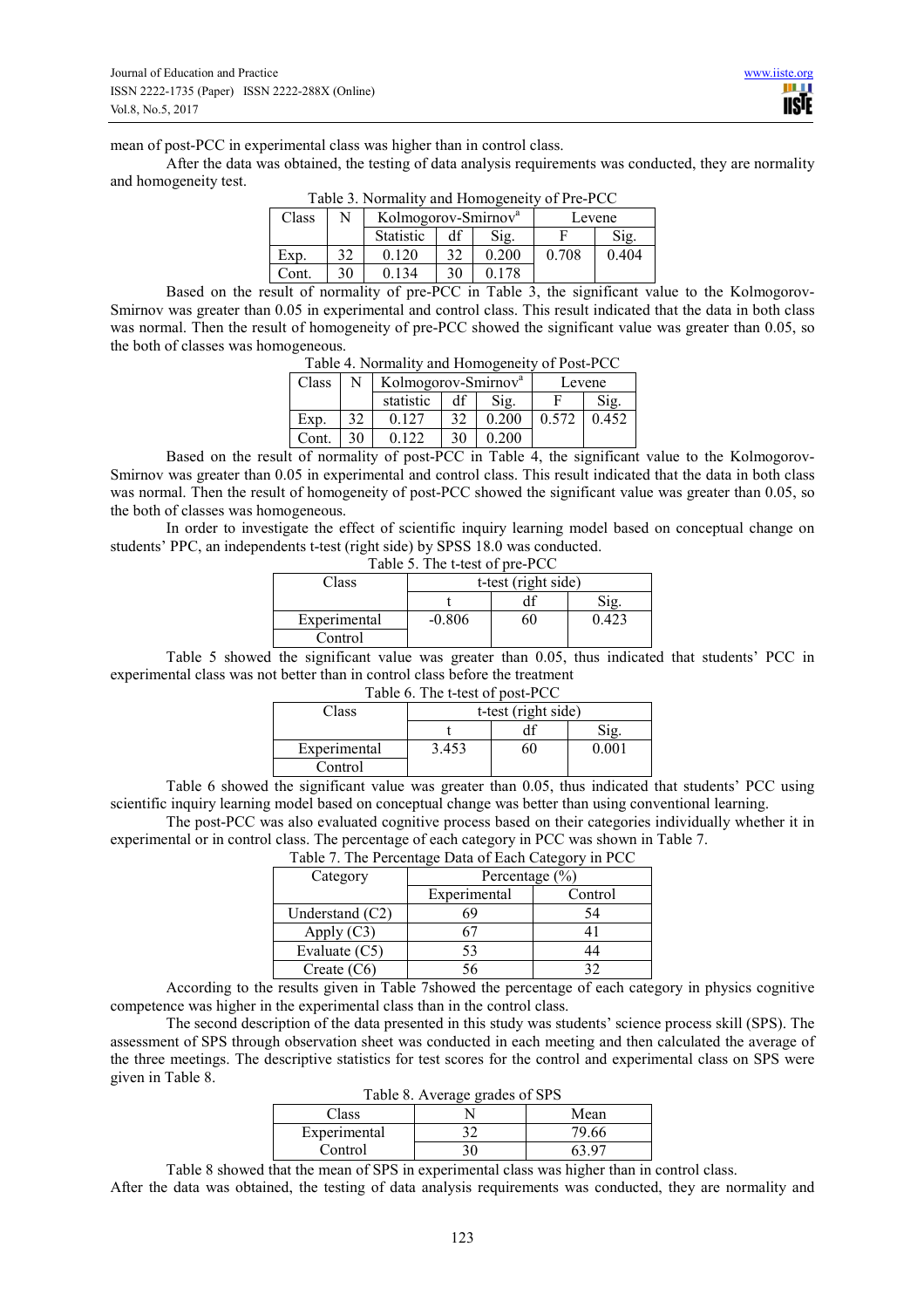#### homogeneity test.

Table 9. The Normality and Homogeneity SPS

| Class |    | Kolmogorov-Smirnov <sup>a</sup> |    |       |       | Levene |
|-------|----|---------------------------------|----|-------|-------|--------|
|       |    | statistic                       |    | Sig.  |       | Sig    |
| Exp.  | 32 | 0.093                           | 20 | 0.200 | 0.426 | 0.516  |
| Cont. | 30 | 0 149                           | 30 | 0.088 |       |        |

Based on the result of normality of SPS in Table 9, the significant value to the Kolmogorov-Smirnov was greater than 0.05 in experimental and control class. This result indicated that the data in both class was normal. Then the result of homogeneity of SPS showed the significant value was greater than 0.05, so the both of classes was homogeneous.

In order to investigate the effect of scientific inquiry learning model based on conceptual change on students' SPS, an independents t-test (right side) by SPSS 18.0 was conducted.

| Table 10. The t-test of SPS |                     |    |       |  |  |  |
|-----------------------------|---------------------|----|-------|--|--|--|
| Class                       | t-test (right side) |    |       |  |  |  |
|                             |                     |    | 10,   |  |  |  |
| Experimental                | 5.634               | 60 | 0.000 |  |  |  |
| control                     |                     |    |       |  |  |  |

According to the results given in Table 10, students' SPS using scientific inquiry learning model based on conceptual change was better than using conventional learning. Then, observation results ofSPS in the experimental and control class in each meeting showed in Table 11.

| Table 11. The Observation Result Data of Students' SPS in each Meeting |
|------------------------------------------------------------------------|
|------------------------------------------------------------------------|

| n-th meeting | Percentage $(\%)$ / Category |                |
|--------------|------------------------------|----------------|
|              | experimental                 | control        |
| Meeting I    | 40% competent                | 34%fail        |
| Meeting II   | $63\%$ good                  | 48% competent  |
| Meeting III  | 85% excellent                | $69\%$ good    |
| Average      | $63\%$ good                  | 50% /competent |

Table 11 showed the average percentage of SPS assessment was higher in experimental class with good category than in control class with competent category. The observation of SPS was also evaluated by individual process skill in experimental and control class. Based the research result, the average percentage of each indicator in experimental class was higher than in control class showed in Table 12.

| Indicator                     | Percentage $(\% )$      |                    |  |
|-------------------------------|-------------------------|--------------------|--|
|                               | Experimental (category) | Control (category) |  |
| Observing                     | 63.80 (good)            | 54.17 (competent)  |  |
| Inferring                     | 59.38 (competent)       | 47.22 (competent)  |  |
| Questioning                   | 65.36 (good)            | 56.67 (competent)  |  |
| Interpreting                  | $61.20$ (good)          | 41.67 (competent)  |  |
| Classifying                   | 66.93 (good)            | 51.67 (competent)  |  |
| Predicting                    | $62.50$ (good)          | 52.22 (competent)  |  |
| Communicating                 | $62.24$ (good)          | 51.94(competent)   |  |
| Making hypothesis             | 55.73 (competent)       | 44.17 (competent)  |  |
| Planning                      | 66.15 (good)            | 42.50 (competent)  |  |
| Applying concept or principle | 64.32 (good)            | 58.33 (competent)  |  |
| Generalizing                  | $61.20$ (good)          | 50.83 (competent)  |  |

Table 12. Data of Each Indicator SPS in Experimental and Control Class

Based on Table 12, obtained the sequence from the higher to the lower percentage average in the experimental class were classifying, planning, questioning, applying concept or principle, observing, predicting, communicating, interpreting, generalizing, inferring, and making hypothesis. While in control class the sequence were applying concept or principle, questioning, observing, predicting, communicating, classifying, generalizing, inferring, making hypothesis, planning, and interpreting.

#### **4. Discussion**

The main purpose of this research was to analyze the effect of scientific inquiry learning model based on conceptual change on students' physics cognitive competence and science process skill (SPS) at senior high school. In the experimental class students were taught by scientific inquiry learning model based on conceptual change, while in the control class students were taught by conventional learning.

According to the findings of the collected data for the first research formulation of the study, it'd been obtained that students' physics cognitive competence using scientific inquiry learning model based on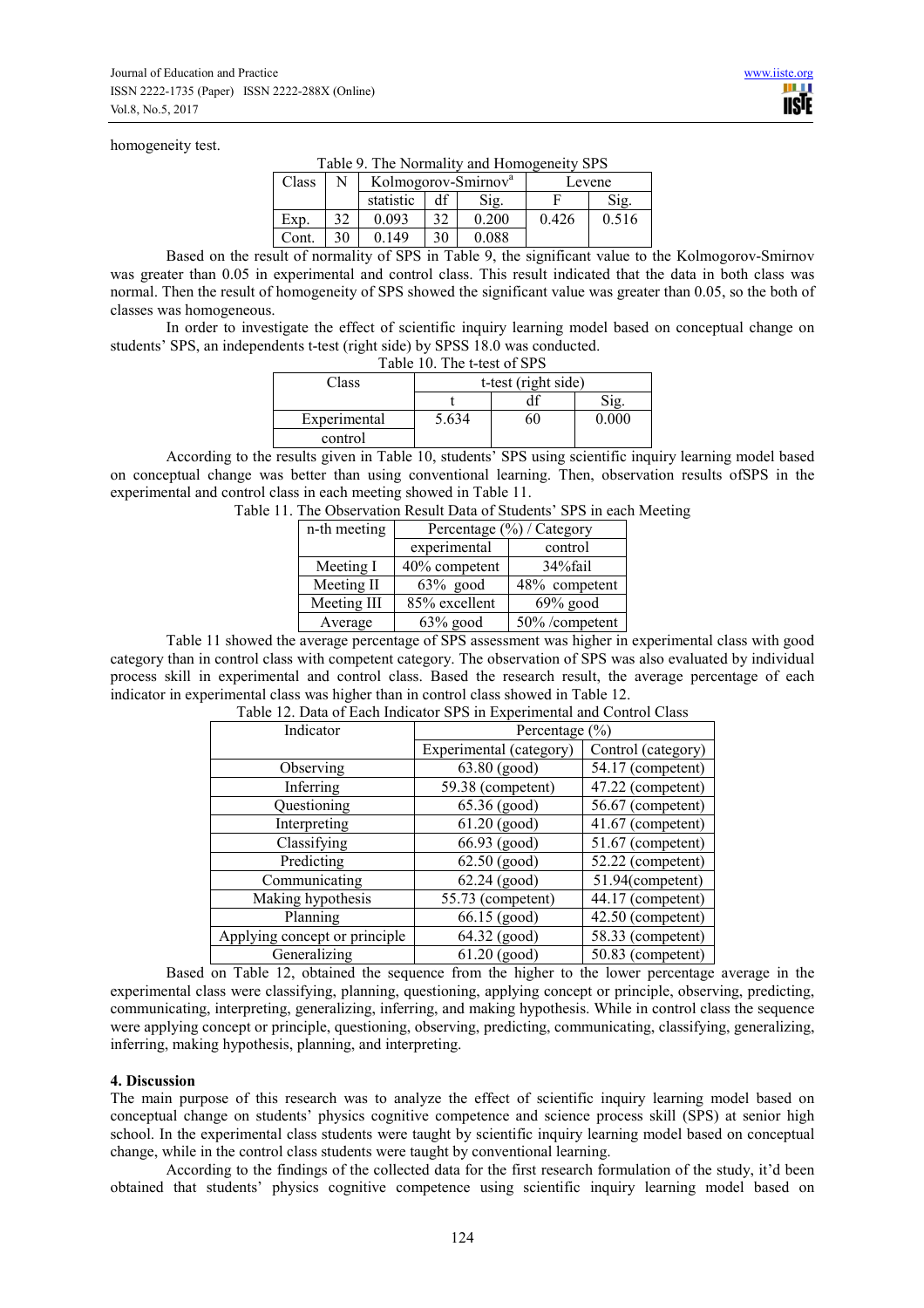conceptual change was better than using conventional learning. This was reinforced by the acquisition of the mean grades of PCC-post in the experimental class was 72.97 with standard deviation was 19.10 and in the control class the mean grades of PCC-post was 54.97 with standard deviation was 21.93 showed in Figure 1.



#### Figure 1. The result of Students' PCC

Furthermore, based on the evaluation of each category namely understand (C2), apply (C3), evaluate (C5), and create (C6) category obtained that the average percentage in experimental class was higher than in control class. Results of the study were consistent with the result of similar studies previously conducted. Many researchers have shown that the scientific inquiry learning model or conceptual learning improve students' achievement (Hussain et al., 2011). This learning model also enhanced the meaningful learning and students' answers reflected a deeper understanding of the phenomenon (Dumbrajs et al., 2011), engage students in an active process of constructing knowledge (Bao et al., 2013), , helps students develop critical thinking abilities (Ali & Sencer, 2012; Lederman et al., 2013), and refute students' possible misconceptions(Şahin & Çepni, 2011).

According to the findings of the collected data for the second research formulation of the study, it'd been obtained that students' science process skill using scientific inquiry learning model based on conceptual change was better than using conventional learning. This was reinforced by the acquisition of the mean grades of SPS-post in the experimental class was 79.66withstandard deviation was 10.83 and in the control class the mean grades of SPS-post was 63.97 with standard deviation was 11.09 showed in Figure 2.





Furthermore, based on the evaluation of each indicator namely observing, inferring, questioning, interpreting, classifying, predicting, communicating, making hypothesis, planning, applying concepts or principle, and generalizing obtained that that the average percentage in experimental class was higher than in control class. Results of the study were consistent with the result of similar studies previously conducted. Many researchers have shown that the scientific inquiry learning model or conceptual learning improve students' SPS (Ergül et al., 2011). Furthermore, students' SPS can be improved through an integrated, activity-based science curriculum(Turpin, 2004), by Hands on Physics Experiments(Hırça, 2013), by I-diagram(Karamustafaoğlu, 2011).

# **5. Conclusion**

Based on the study results and discussion, several conclusions were obtained, First, the mean of physics cognitive competence of students in experimental class was 72.97 and 54.97 in control class, based on the hypothesis testing obtained that students' physics cognitive competence using scientific inquiry learning model based on conceptual change was better than using conventional learning. Second, the mean of science process skill of students in experimental class was 79.66 and 63.97 in control class, based on the hypothesis testing obtained that students' science process skill (SPS) using scientific inquiry learning model based on conceptual